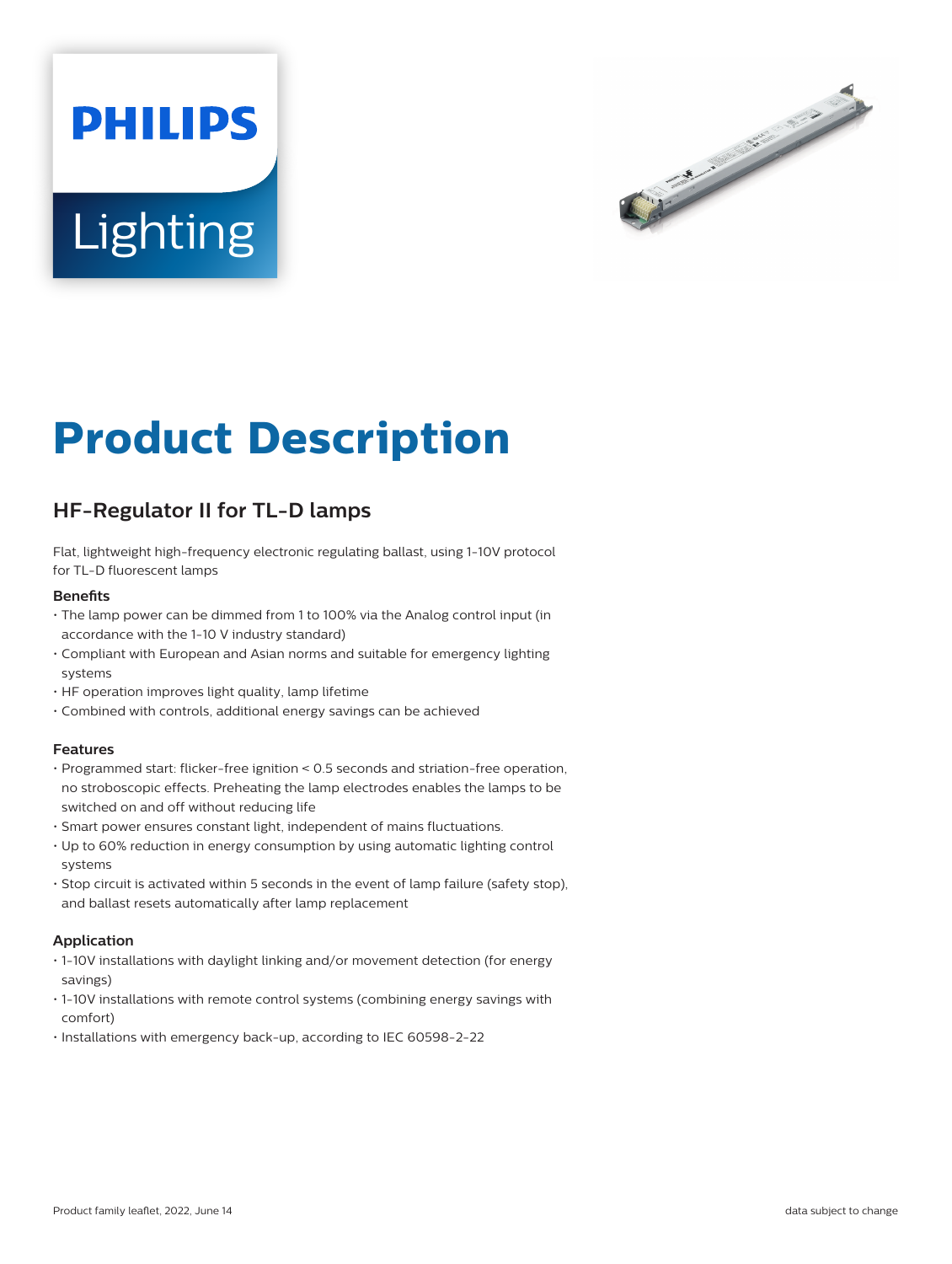## **HF-Regulator II for TL-D lamps**

**Versions**



#### **Dimensional drawing**





| Product                    | D1. | C1 | A1                                | A2 | <b>B1</b> |
|----------------------------|-----|----|-----------------------------------|----|-----------|
| HF-R 236 TL-D FII 220-240V |     |    | 4.2 mm 2.2 mm 360 mm 350 mm 30 mm |    |           |
| 50/60Hz                    |     |    |                                   |    |           |
| HF-R 136 TL-D EII 220-240V |     |    | 4.2 mm 22 mm 360 mm 350 mm 30 mm  |    |           |
| 50/60Hz                    |     |    |                                   |    |           |



© 2022 Signify Holding All rights reserved. Signify does not give any representation or warranty as to the accuracy or completeness of the information included herein and shall not be liable for any action in reliance thereon. The information presented in this document is not intended as any commercial offer and does not form part of any quotation or contract, unless otherwise agreed by Signify. All trademarks are owned by Signify Holding or their respective owners.

www.lighting.philips.com 2022, June 14 - data subject to change